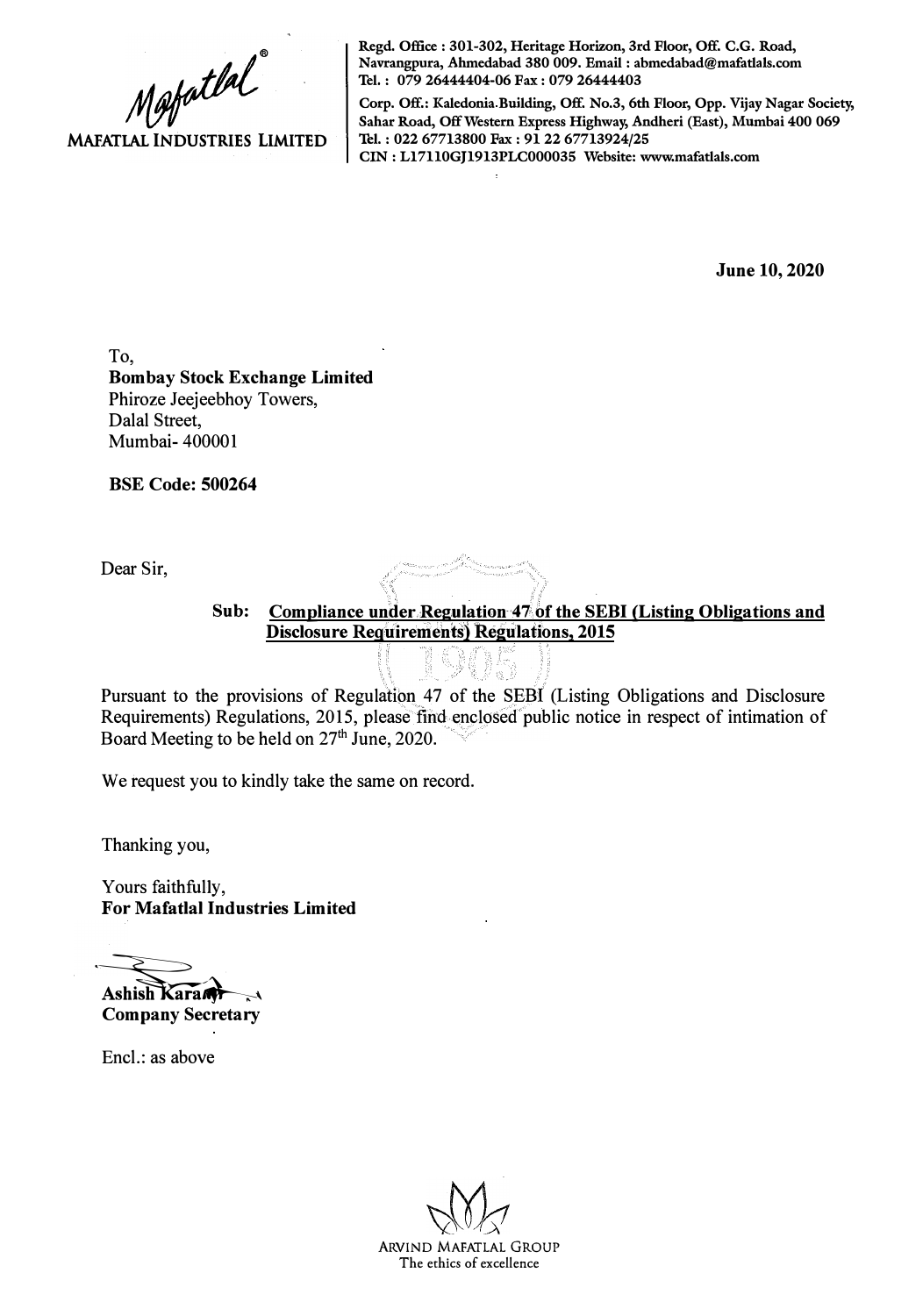**FINANCIAL EXPRESS**